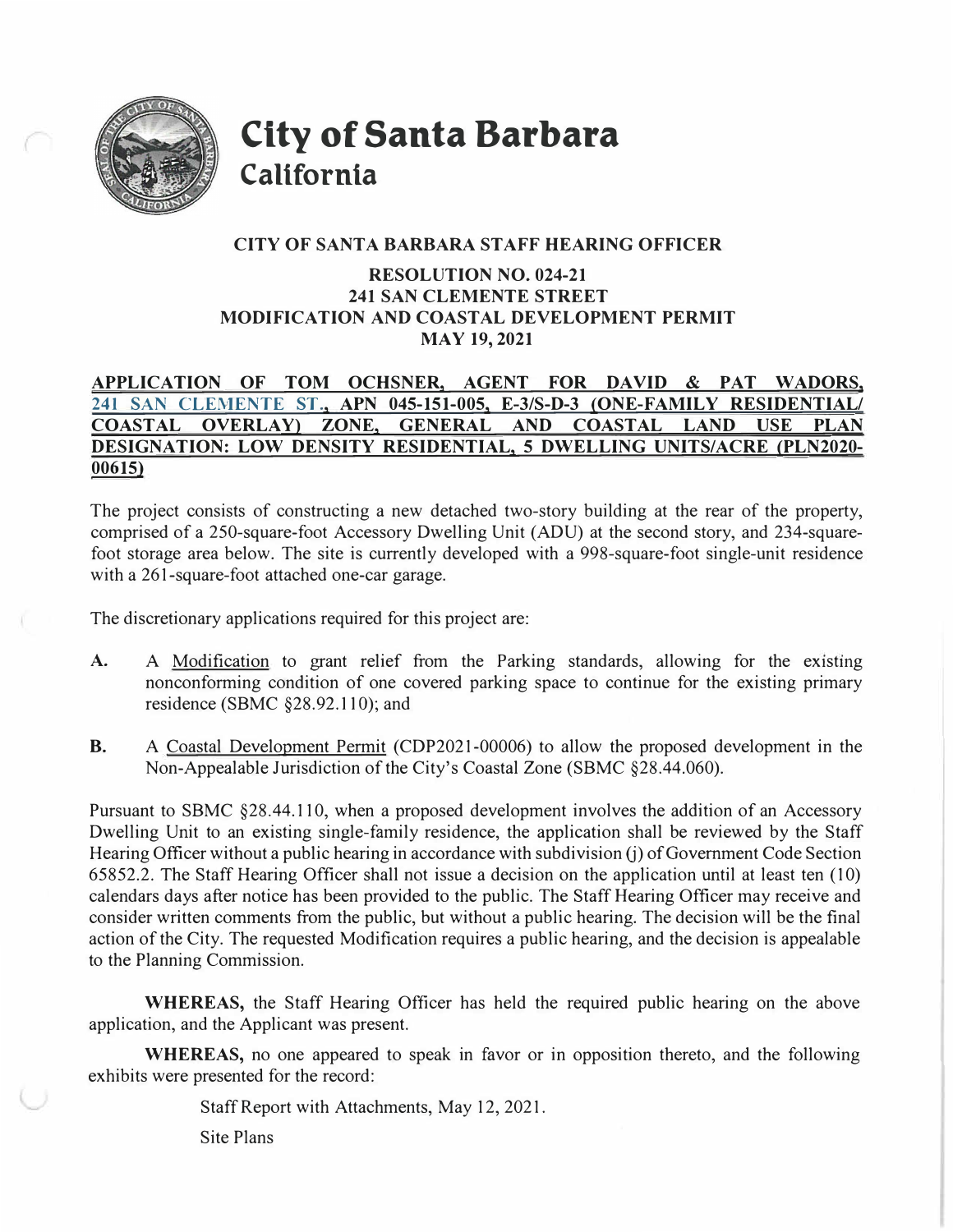STAFF HEARING OFFICER RESOLUTION NO. 024-21 241 SAN CLEMENTE ST. (PLN2020-00615) MAY 19,2021 PAGE 2

## **NOW, THEREFORE BE IT RESOLVED** that the City Staff Hearing Officer:

I. Approved the subject application, making the following findings and detenninations:

## **A. PARKING MODIFICATION (SBMC §30.250.030.B)**

The Parking Modification will not be inconsistent with the purposes and intent of the Zoning Ordinance and will not cause an increase in the demand for parking space or loading space in the immediate area. State Legislation allows for an ADU to be constructed with no parking provided the site is within  $\frac{1}{2}$ -mile of public transit, based on the determination that a relatively small unit located within close proximity to transit will not create additional parking demand. In addition there is no parking demand associated with the storage space proposed at the ground level of the new building. The additions to the primary residence, permitted under BLD2020-02150 did not trigger the nonconforming parking to be brought up to current standards, as the addition was under 50 percent of the existing net floor area. Therefore, the relatively minor addition does not increase the parking demand for the primary residence.

#### **B. COASTAL DEVELOPMENT PERMIT (SBMC §28.44.150)**

- 1. The Accessory Dwelling Unit is consistent with the policies of the California Coastal Act, as described in section VI.C of the staff report dated May 12, 2021. The proposal will not result in any adverse effects related to coastal resources, including public views, public access to the coast, and coastal bluff erosion. The proposed development is located within an existing developed area that is able to accommodate it, and both parking and open space minimum requirements will be maintained for the primary residence.
- 2. The Accessory Dwelling Unit is consistent with all applicable policies of the city's local coastal plan, including the coastal land use plan, all applicable implementing guidelines, and all applicable provisions of the code, as described in section VI of the staff report dated May 12, 2021. The proposed two-story building comprised of an Accessory Dwelling Unit and storage area below is compatible with surrounding neighborhood development, will not impact any public views or public access to the coast as the building is located at the rear of the property, and is not located on a coastal bluff or any visual, biological, or archaeological sensitivity area.
- II. Said approval is subject to the following conditions:

In consideration of the project approval granted by the Staff Hearing Officer and for the benefit of the owners and occupants of the Real Property, the owners and occupants of adjacent real property and the public generally, the following terms and conditions are imposed on the use, possession, and enjoyment of the Real Property: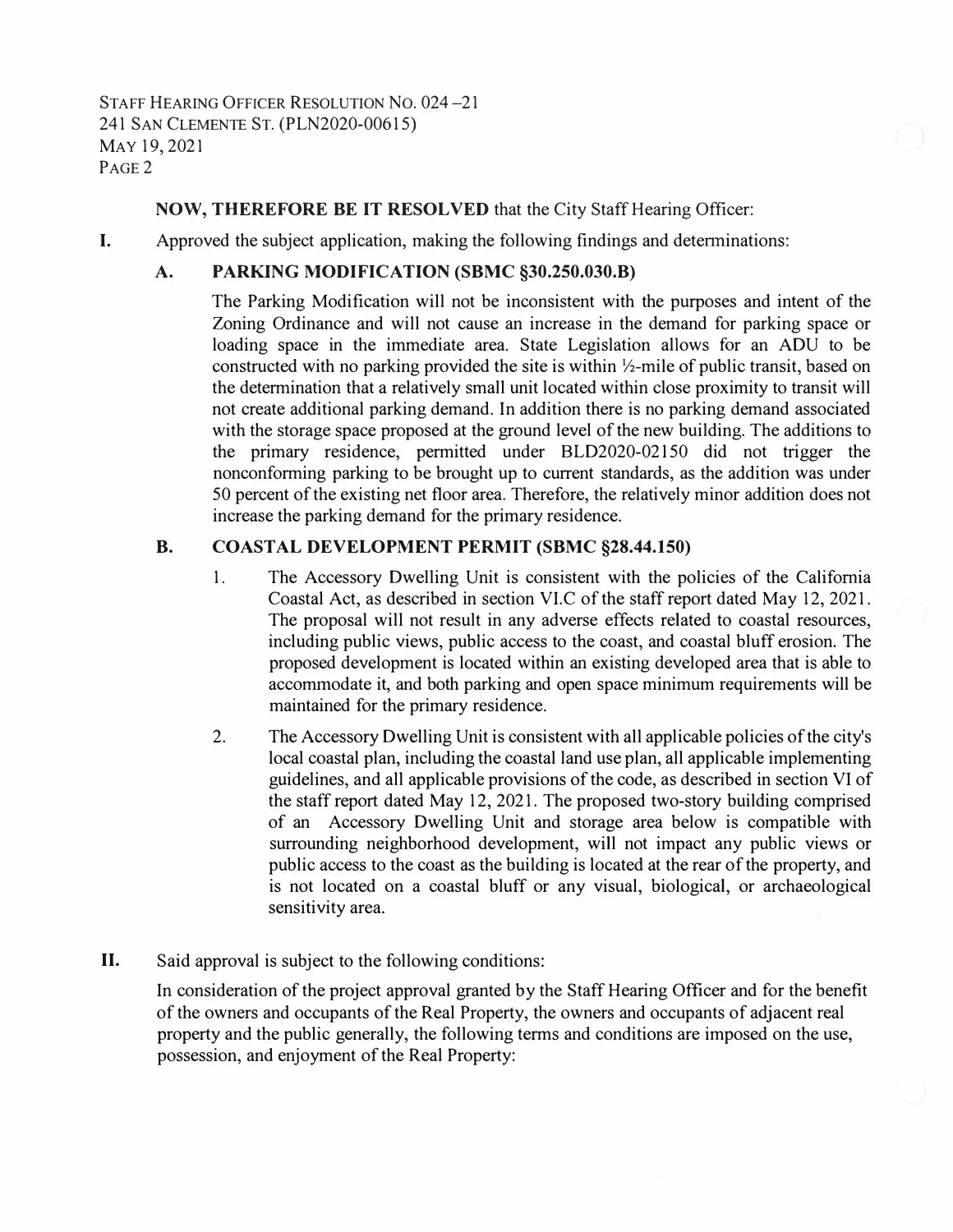- **A. Order of Development.** In order to accomplish the proposed development, the following steps shall occur in the order identified:
	- 1. Obtain the required design review approval for the covered balcony located at the second-story of the Accessory Dwelling Unit.
	- 2. Submit an application for and obtain a Building Pennit (BLD) to demolish any structures / improvements and/or perform rough grading. Comply with condition E "Construction Implementation Requirements."
	- 3.Record any required documents (see Recorded Conditions Agreement section).
	- 4. Permits.
		- a. Submit an application for and obtain a Building Pennit (BLD) for construction of approved development and complete said development.
		- b. Submit an application for and obtain a Public Works Permit (PBW) for all required public improvements and complete said improvements.

Details on implementation of these steps are provided throughout the conditions of approval.

- **B. Recorded Conditions Agreement.** The Owner shall execute a *written instrument,* which shall be prepared by Planning staff, reviewed as to form and content by the City Attorney, Community Development Director and Public Works Director, recorded in the Office of the County Recorder, and shall include the following:
	- 1. **Approved Development.** The development of the Real Property approved by the Staff Hearing Officer on May 19, 2021 is limited to construction of a new detached two-story building at the rear of the property, comprised of a 250-squarefoot (net) Accessory Dwelling Unit at the second story, and 234-square-foot (net) storage area below. The Staff Hearing Officer approval includes a Parking Modification to allow for the nonconforming condition of one covered parking space for the primary residence to continue and a Coastal Development Permit to allow the proposed development in the Non-Appealable Jurisdiction of the Coastal Zone.
	- 2. **Accessory Dwelling Unit Covenant.** The Owner shall provide evidence of recordation of the written instrument(s) that includes all requirements of Accessory Dwelling Units required at the time of building permit plan check. These conditions may include, but are not limited to:
		- a. The accessory dwelling unit shall not be sold separately from the primary residential unit.
		- b. The accessory dwelling unit shall not be rented for less than 31 days.

Planning staff will give the owner the most up-to-date template at the time of building permit plan check. Recordation will be required prior to the issuance of any building permits.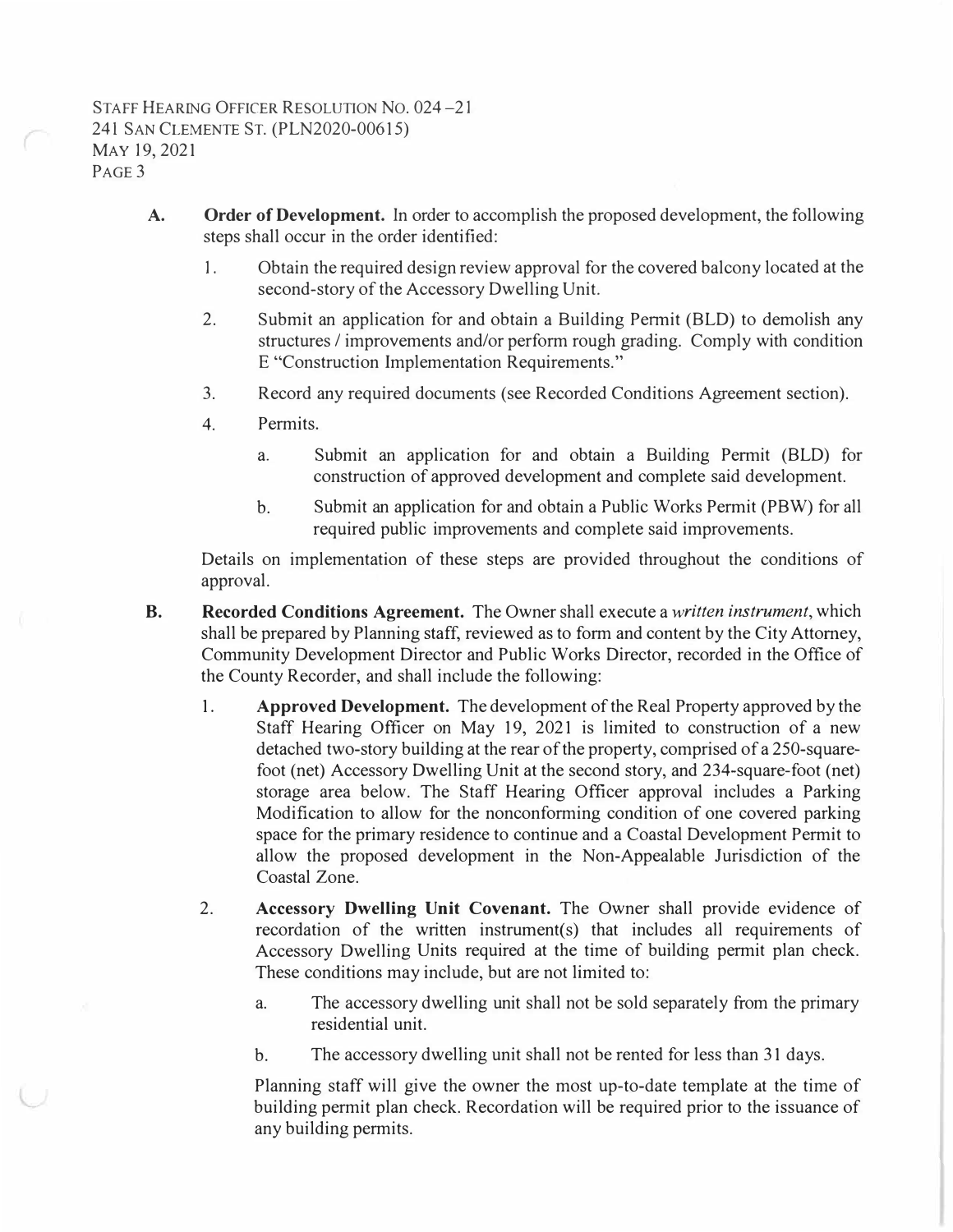- 3. **Uninterrupted Water Flow.** The Owner shall allow for the continuation of any historic flow of water onto the Real Property including, but not limited to, swales, natural watercourses, conduits and any access road, as appropriate.
- **C. Requirements Prior to Permit Issuance.** The Owner shall submit the following, or evidence of completion of the following, for review and approval by the Department listed below prior to the issuance of any permit for the project. Please note that these conditions are in addition to the standard submittal requirements for each department.

## **1. Public Works Department.**

a. **Water Rights Assignment Agreement.** The Owner shall assign to the City of Santa Barbara the exclusive right to extract ground water from under the Real Property in an *Agreement Assigning Water Extraction Rights.* Engineering Division Staff prepares said agreement for the Owner's signature.

## **2. Community Development Department.**

- a. **Recordation of Agreements.** The Owner shall provide evidence of recordation of the written instrument that includes all of the Recorded Conditions identified in condition B "Recorded Conditions Agreement" to the Community Development Department prior to issuance of any building permits.
- b. **Conditions on Plans/Signatures.** The final Resolution shall be provided on a full size drawing sheet as part of the drawing sets. The following statement shall be placed on the plans and signed prior to issuance of and permits: The undersigned have read and understand the required conditions, and agree to abide by any and all conditions which are their usual and customary responsibility to perform, and which are within their authority to perform.

Signed:

| <b>Property Owner</b> |      | Date        |
|-----------------------|------|-------------|
| Contractor            | Date | License No. |
| Architect             | Date | License No. |
| Engineer              | Date | License No. |

 $\bullet$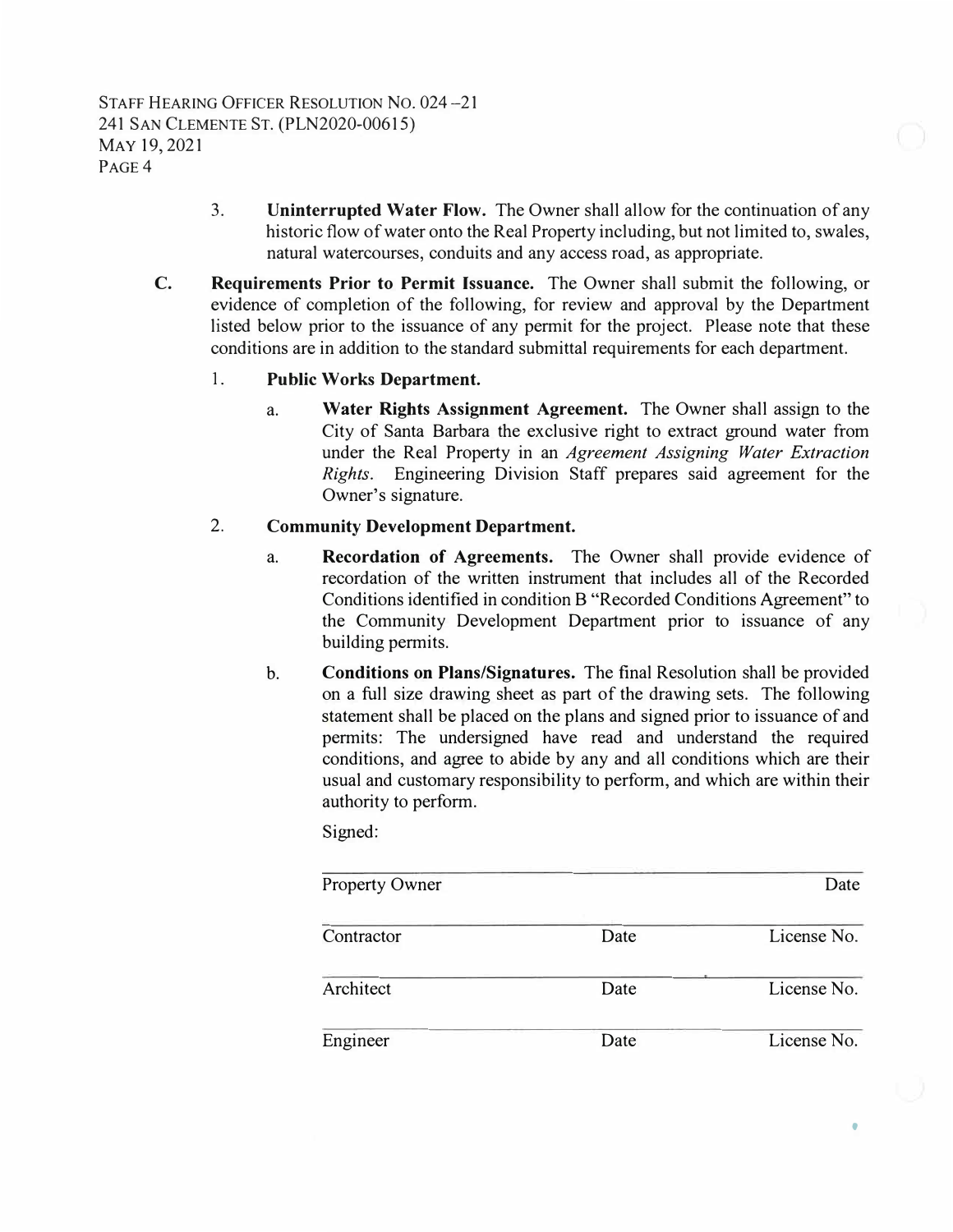- **D. Construction Implementation Requirements.** All of these construction requirements shall be carried out in the field by the Owner and/or Contractor for the duration of the project construction, including demolition and grading.
	- I. **Construction Contact Sign.** Immediately after Building pennit issuance, signage shall be posted at the points of entry to the site that list the contractor's name, telephone number, construction work hours, site rules, and constructionrelated conditions, to assist Building Inspectors and Police Officers in the enforcement of the conditions of approval. The font size shall be a minimum of 0.5 inches in height. Said sign shall not exceed six feet in height from the ground if it is free-standing or placed on a fence. It shall not exceed six square feet if in a single family zone.
	- 2. **Construction Storage/Staging.** Construction vehicle/ equipment/ materials storage and staging shall be done on-site. No parking or storage shall be permitted within the public right-of-way, unless specifically permitted by the Public Works Director with a Public Works permit.
	- 3. **Unanticipated Archaeological Resources Contractor Notification.** Standard discovery measures shall be implemented per the City master Environmental Assessment throughout grading and construction: Prior to the start of any vegetation or paving removal, demolition, trenching or grading, contractors and construction personnel shall be alerted to the possibility of uncovering unanticipated subsurface archaeological features or artifacts. If such archaeological resources are encountered or suspected, work shall be halted immediately, the City Environmental Analyst shall be notified and the Owner shall retain an archaeologist from the most current City Qualified Archaeologists List. The latter shall be employed to assess the nature, extent and significance of any discoveries and to develop appropriate management recommendations for archaeological resource treatment, which may include, but are not limited to, redirection of grading and/or excavation activities, consultation and/or monitoring with a Barbareño Chumash representative from the most current City qualified Barbareño Chumash Site Monitors List, etc.

If the discovery consists of possible human remains, the Santa Barbara County Coroner shall be contacted immediately. If the Coroner determines that the remains are Native American, the Coroner shall contact the California Native American Heritage Commission. A Barbarefio Chumash representative from the most current City Qualified Barbarefio Chumash Site Monitors List shall be retained to monitor all further subsurface disturbance in the area of the find. Work in the area may only proceed after the Environmental Analyst grants authorization.

If the discovery consists of possible prehistoric or Native American artifacts or materials, a Barbarefio Chumash representative from the most current City Qualified Barbarefio Chumash Site Monitors List shall be retained to monitor all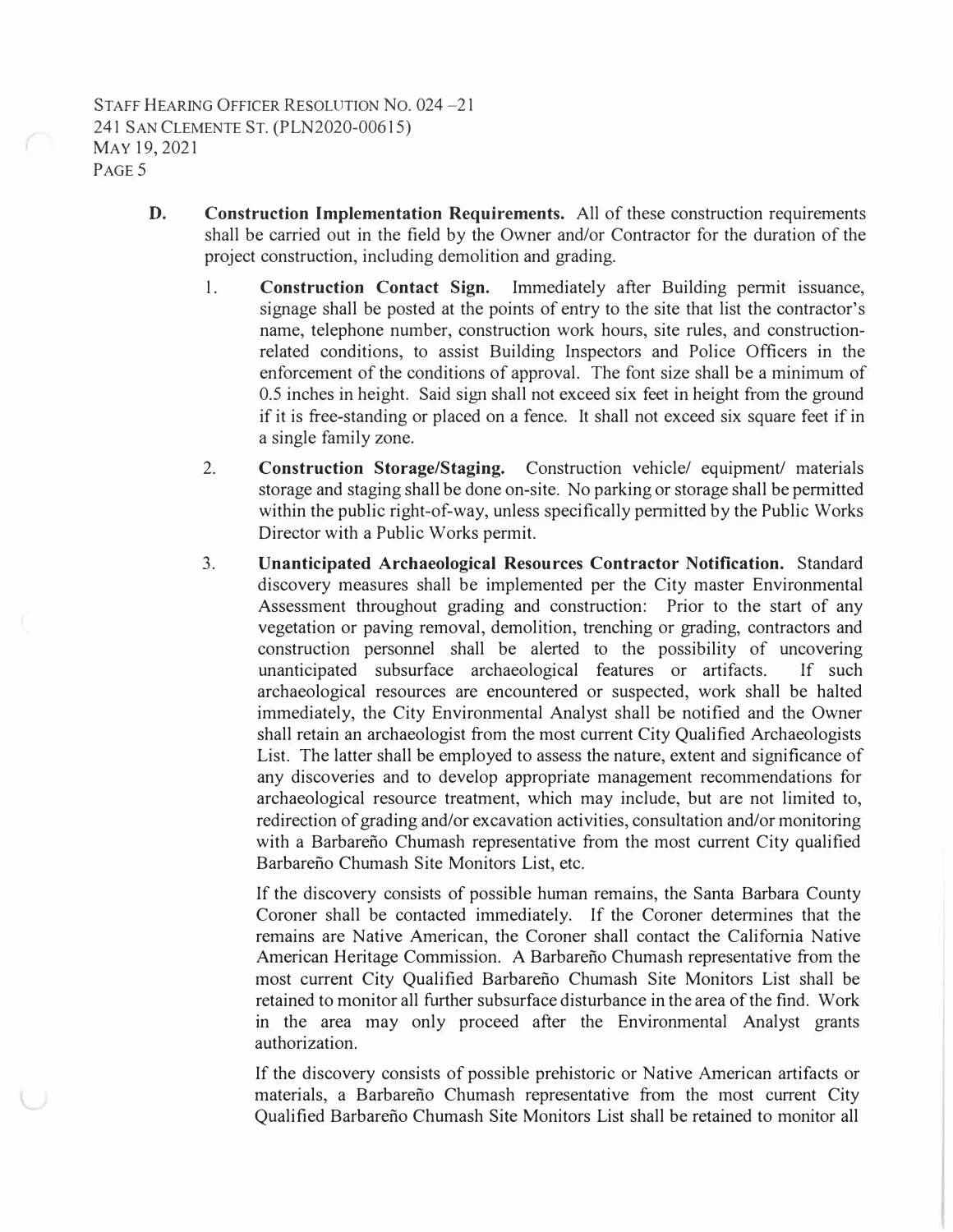### STAFF HEARING OFFICER RESOLUTION NO. 024-21 241 SAN CLEMENTE ST. (PLN2020-00615) MAY 19, 2021 PAGE 6

further subsurface disturbance in the area of the find. Work in the area may only proceed after the Environmental Analyst grants authorization.

A final report on the results of the archaeological monitoring shall be submitted by the City-approved archaeologist to the Environmental Analyst within 180 days of completion of the monitoring and prior to any certificate of occupancy for the project.

- **E. Prior to Certificate of Occupancy.** Prior to issuance of the Certificate of Occupancy, the Owner of the Real Property shall complete the following:
	- **1. Repair Damaged Public Improvements.** Repair any public improvements (curbs, gutters, sidewalks, roadways, etc.) or property damaged by construction subject to the review and approval of the Public Works Department per SBMC §22.60. Where tree roots are the cause of the damage, the roots shall be pruned under the direction of a qualified arborist.
	- 2. **Complete Public Improvements.** Public improvements, as shown in the public improvement plans or building plans, shall be completed.
- **F. General Conditions.**
	- 1. **Compliance with Requirements.** All requirements of the city of Santa Barbara and any other applicable requirements of any law or agency of the State and/or any government entity or District shall be met. This includes, but is not limited to, the Endangered Species Act of 1973 [ESA] and any amendments thereto (16 U.S.C. § 1531 et seq.), the 1979 Air Quality Attainment Plan, and the California Code of Regulations.

#### 2. **Approval Limitations.**

- a. The conditions of this approval supersede all conflicting notations, specifications, dimensions, and the like which may be shown on submitted plans.
- b. All buildings, roadways, parking areas and other features shall be located substantially as shown on the plans approved by the Planning Commission / Staff Hearing Officer.
- c. Any deviations from the project description, approved plans or conditions must be reviewed and approved by the City, in accordance with the Planning Commission Guidelines. Deviations may require changes to the permit and/or further environmental review. Deviations without the above-described approval will constitute a violation of permit approval.
- 3. **Litigation Indemnification Agreement.** In the event the Staff Hearing Officer approval of the Modification is appealed to the City Council, Applicant/Owner hereby agrees to defend the City, its officers, employees, agents, consultants and independent contractors ("City's Agents") from any third party legal challenge to the City Council's denial of the appeal and approval of the Project, including, but not limited to, challenges filed pursuant to the California Environmental Quality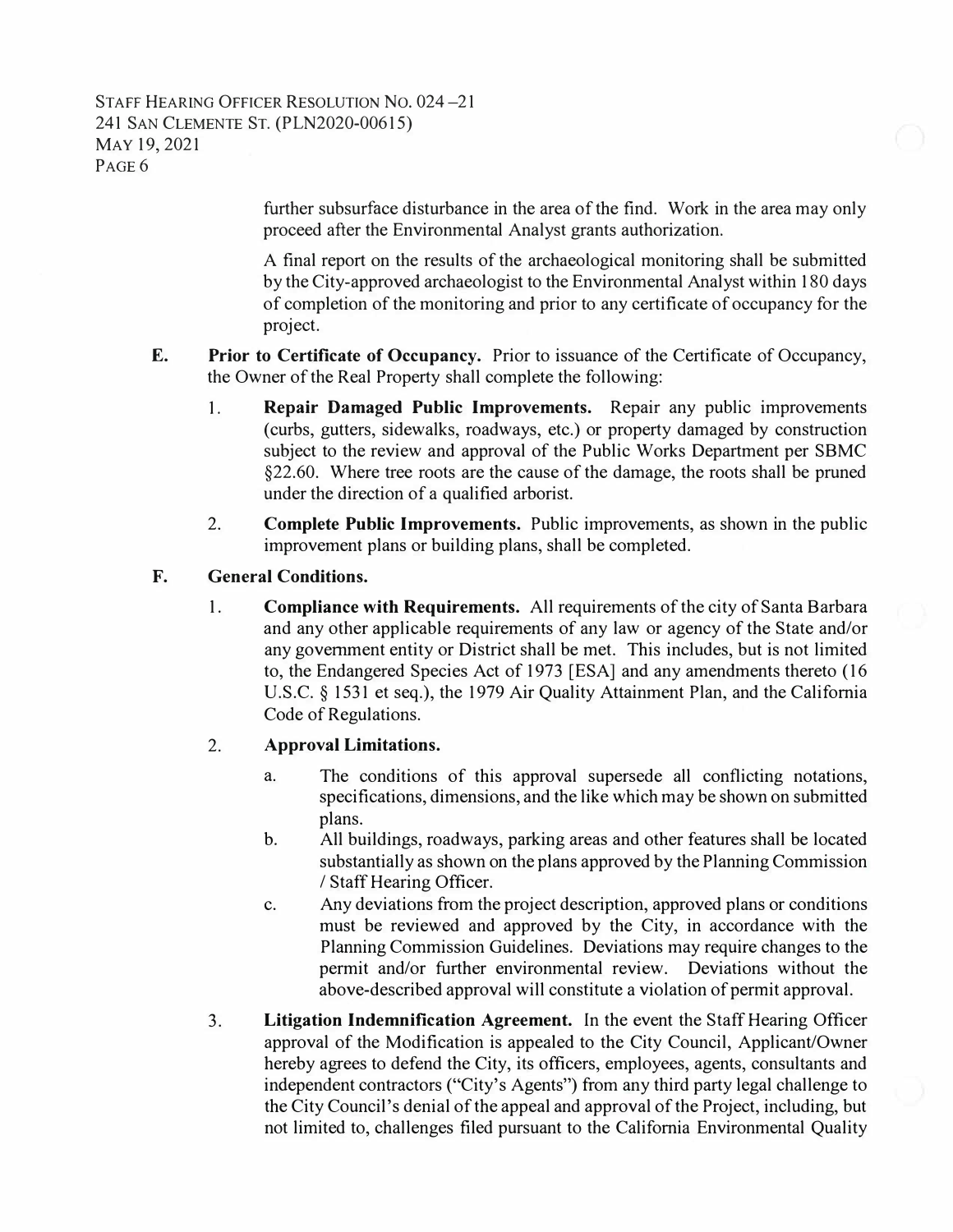## STAFF HEARING OFFICER RESOLUTION NO. 024 –21 241 SAN CLEMENTE ST. (PLN2020-00615) MAY 19, 2021 PAGE 7

Act (collectively "Claims"). Applicant/Owner further agrees to indemnify and hold harmless the City and the City's Agents from any award of attorney fees or court costs made in connection with any Claim.

Applicant/Owner shall execute a written agreement, in a form approved by the City Attorney, evidencing the foregoing commitments of defense and indemnification within thirty (30) days of being notified of a lawsuit regarding the Project. These commitments of defense and indemnification are material conditions of the approval of the Project. If Applicant/Owner fails to execute the required defense and indemnification agreement within the time allotted, the Project approval shall become null and void absent subsequent acceptance of the agreement by the City, which acceptance shall be within the City's sole and absolute discretion. Nothing contained in this condition shall prevent the City or the City's Agents from independently defending any Claim. If the City or the City's Agents decide to independently defend a Claim, the City and the City's Agents shall bear their own attorney fees, expenses, and costs of that independent defense.

## **III. TIME LIMITS**

#### **A. NOTICE OF MODIFICATION APPROVAL TIME LIMITS:**

The Staff Hearing Officer action approving the Modification shall terminate three (3) years from the effective date of the approval, per Santa Barbara Municipal Code §30.205.120, unless:

- 1. An extension is granted by the Community Development Director prior to the expiration of the approval; or
- 2. A Building permit for the use authorized by the approval is issued and the construction authorized by the permit is being diligently pursued to completion and issuance of a Certificate of Occupancy.

#### **B. NOTICE OF COASTAL DEVELOPMENT PERMIT TIME LIMITS:**

The Staff Hearing Officer action approving the Coastal Development Permit shall expire two (2) years from the date of final action upon the application, per Santa Barbara Municipal Code §28.44.230, unless:

- 1. Otherwise explicitly modified by conditions of approval for the coastal development permit.
- 2. A Building permit for the work authorized by the coastal development permit is issued prior to the expiration date of the approval.
- 3. The Community Development Director grants an extension of the coastal development permit approval. The Community Development Director may grant up to three (3) one-year extensions of the coastal development permit approval. Each extension may be granted upon the Director finding that: (i) the development continues to conform to the Local Coastal Program, (ii) the applicant has